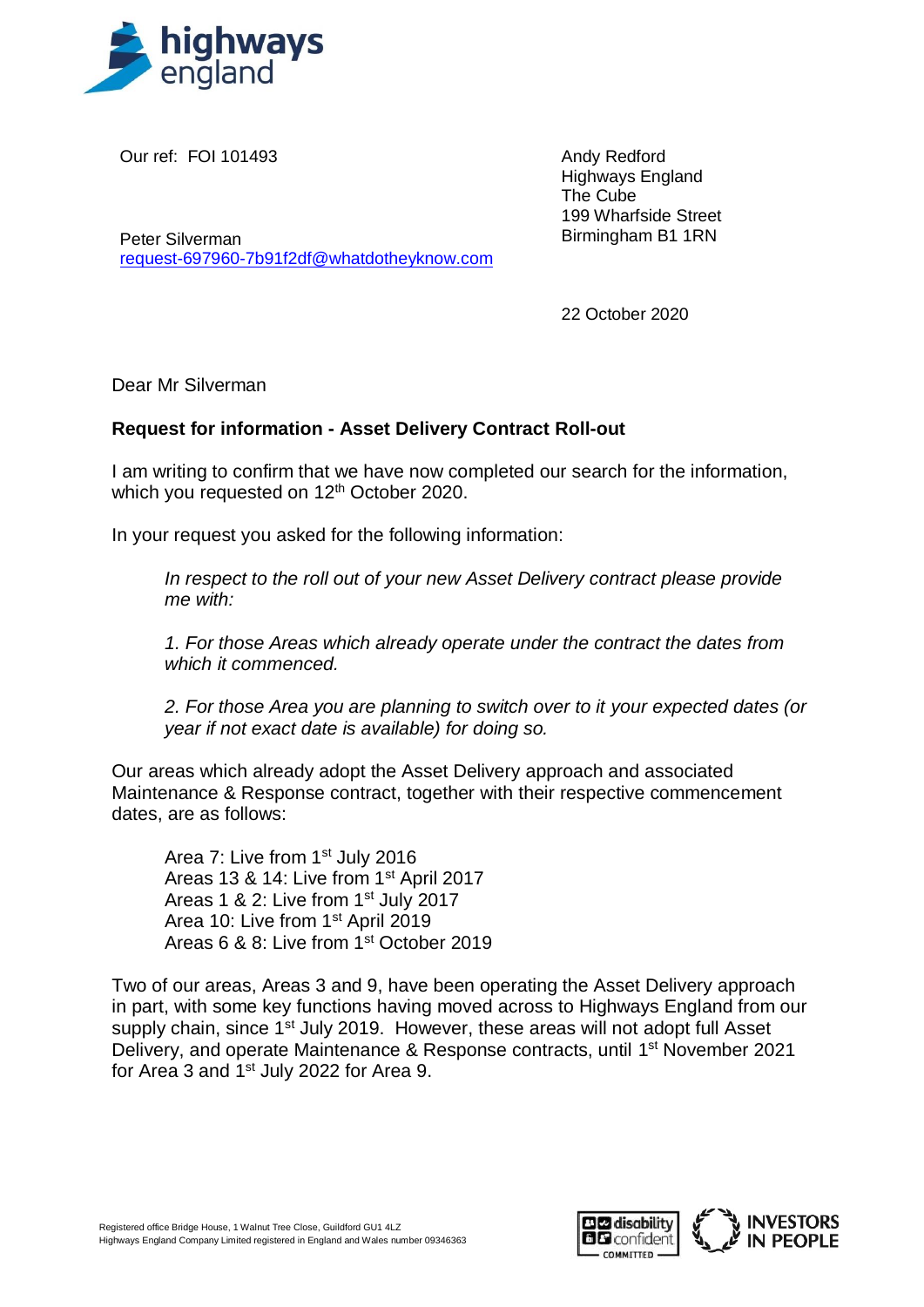Our remaining areas are scheduled to transition to the Asset Delivery approach and operate Maintenance & Response contracts as follows:

Area 4: Go-Live on 2nd November 2020 Area 12: Go-Live on 7<sup>th</sup> June 2021

A diagram summarising this information is provided at the Annex to this letter.

If you are unhappy with the way we have handled your request, you may ask for an internal review within 2 months of the date of this response for Freedom of Information requests and within 40 days for Environmental Information Regulations requests.

Our internal review process is available at:

[https://www.gov.uk/government/organisations/highways-england/about/complaints](https://www.gov.uk/government/organisations/highways-england/about/complaints-procedure)[procedure](https://www.gov.uk/government/organisations/highways-england/about/complaints-procedure) If you require a print copy, please phone the Information Line on 0300 123 5000; or e-mail [info@highwaysengland.co.uk.](mailto:xxxx@xxxxxxxxxxxxxxx.xx.xx) You should contact me if you wish to complain.

If you are not content with the outcome of the internal review, you have the right to apply directly to the Information Commissioner for a decision. The Information Commissioner can be contacted at:

Information Commissioner's Office Wycliffe House Water Lane Wilmslow **Cheshire** SK9 5AF

If you have any queries about this letter, please contact me. Please remember to quote reference number FOI 101493 in any future communications.

Yours sincerely

Andy Redford

Andy Redford Asset Delivery National PMO Lead [assetdeliverynationalpmo@highwaysengland.co.uk](mailto:xxxxxxxxxxxxxxxxxxxxxxxx@xxxxxxxxxxxxxxx.xx.xx)